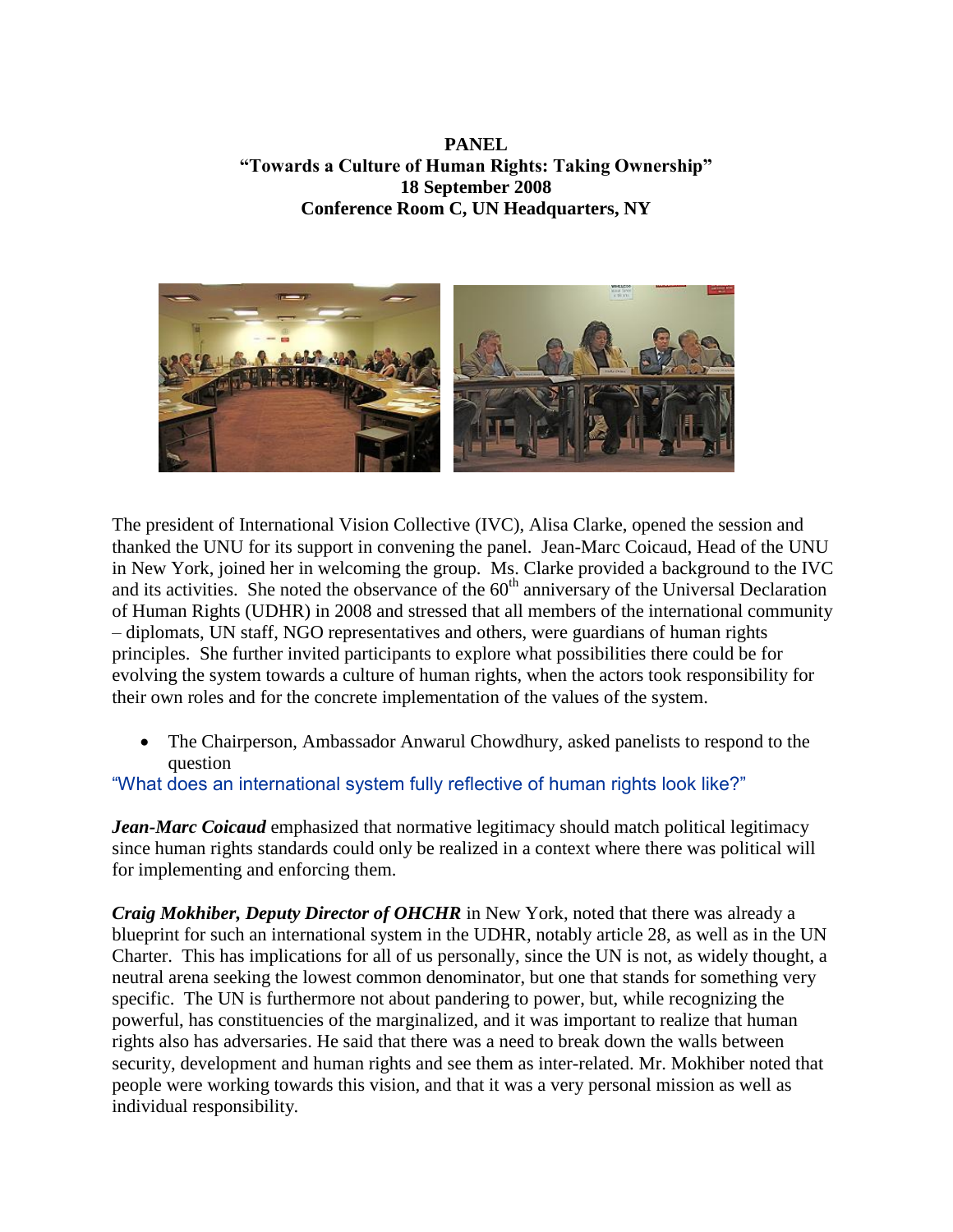*William Pace, Executive Director of the World Federalist Movement and Institute for Global Policy*, noted that the 2005 summit formally recognized human rights as one of the three main pillars or "legs" of the international system if the system could be viewed as a "stool". Using this metaphor, he hoped to see the stool supported by a solid foundation rather than three separate legs. Human rights education was also critical, as was the availability of human rights courts, notably at the regional and eventually international levels. In his vision trade respected human rights, and human rights was seen as an opportunity not a threat.

*Stella Orina, Legal Officer in the Mission of Kenya*, envisaged full implementation of the international legal framework, notably the ICESCR and ICCPR, and for them to be given equal importance. While she acknowledged that individual and collective rights were treated differently in reality, she vouched for the value of diplomacy and the application of human rights in her own country. She also stressed that all actors have a role, beginning with families and also including our roles at work and those of civil society.

*Yvonne Terlingen, UN representative of Amnesty International*, proposed a "wish list", involving a global system that was truly universal rather than selective based on e.g. the economic or political ties between countries, notably moving away from a regional block approach in addressing human rights; with respect to the Security Council, the full implementation of human rights and the 3-pillar approach e.g. on questions relating to terrorism, as well as extension of participation on the Council to all Member States; an international system providing justice and accountability; and a system where NGOs and rights holders can express themselves in full freedom both in their own country and at the UN; and a system protecting the rights of the most vulnerable e.g. the poor – adoption of the Optional Protocol on the ICESCR would be a real advance in this regard.

The Chairperson summarized the responses and further emphasized that everyone has to be aware of human rights, including persons working in the international system, who should fully read and absorb the UN Charter and UDHR.

• Ambassador Chowdhury went on to invite each of the panelists to respond to the question "What trends support and challenge such a system emerging?"

*Ms. Orina* noted supportive trends with respect to instrument ratification, adoption of legislation, human rights reporting and evaluation, but pointed to difficulties in terms of weak institutions and different cultural approaches regarding e.g. gender, as well as the selective implementation of human rights, particularly disturbing when conditions such as poverty effectively meant no access to justice.

*Mr. Coicaud* identified several positive tendencies including existing international instruments, making individuals the subject of international law, the strong role of civil society, the increasing use of democratic values as benchmarks of political legitimacy, and the growing difficulty for Member states to ignore human rights. He included among the challenges the lack of obligation attached to international law; the huge gap between normative and international legitimacy; the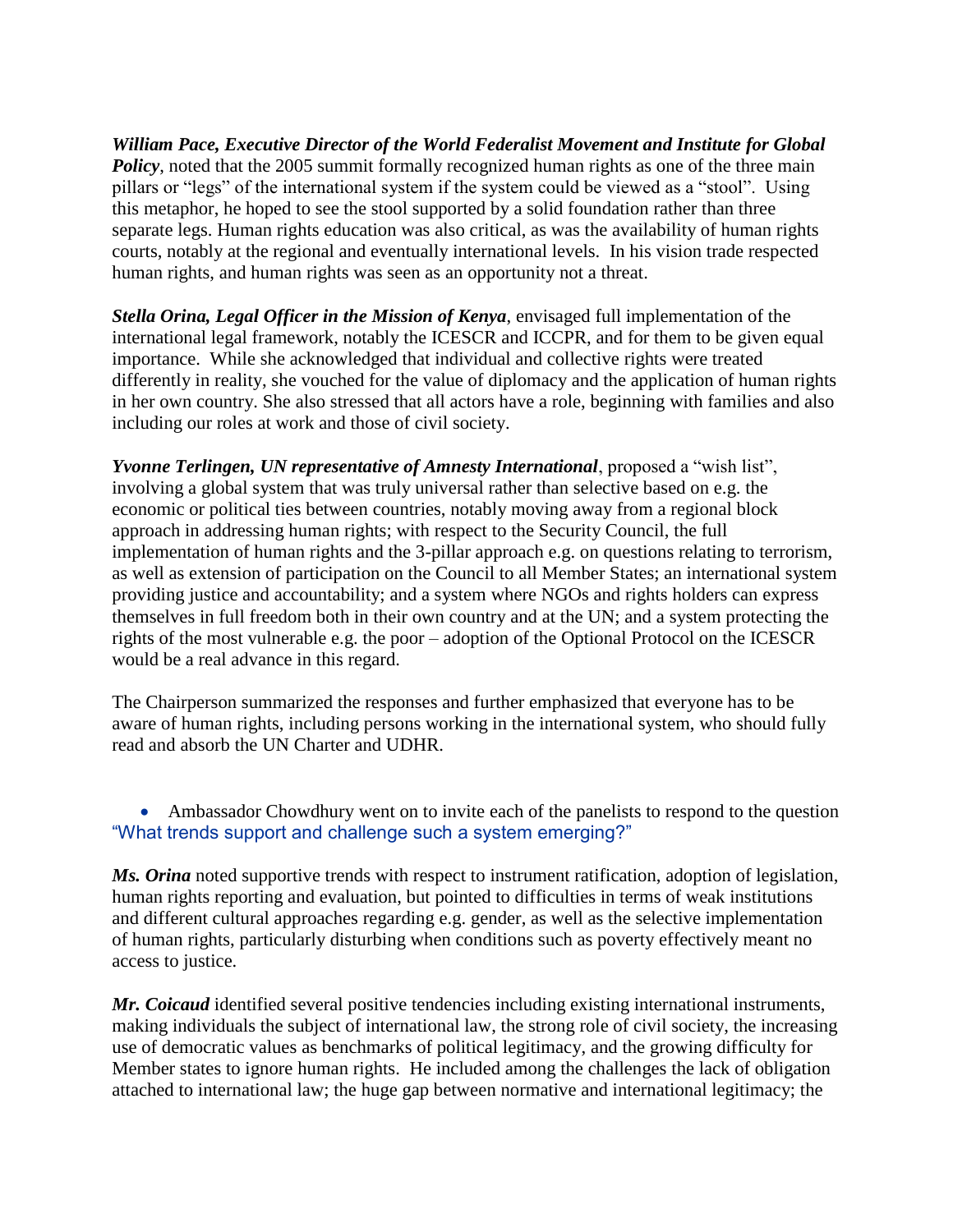fact that human rights violations are still largely experienced nationally and not addressed globally; that national interest is still the prevailing factor; that human rights are not viewed strategically but rather as "icing on the cake"; and that the three core western Member States of the Security Council, while being the greatest underwriters of human rights, have also been its greatest underminers through lack of consistency and self-interest.

*Ms. Terlingen* stressed that we shouldn't underestimate the huge strides made in the last five to ten years in terms of new international conventions on disappearances and disabilities and the declaration on indigenous persons. She also lamented that while some countries in the EU have lost credibility and their corresponding role on human rights, others such as Costa Rica and Croatia are taking on a stronger role. Challenges include the impact of 9/11 which has provided a "fig leaf" for many governments to do things in the name of security; regional block negotiations; and the fact that there is only a soft system which is not justiciable.

*Mr. Pace* saw positive elements in the creation of the position of High Commissioner for Human Rights, the decision that Srebenica be held responsible for not preventing genocide and its implication for the Security Council, the growing application of the rule of law at regional and sub-regional levels, and the enactment of national laws which make it easier to promote legislation at regional and international levels. Among the negative dimensions were that the most powerful promoter of human rights are now its biggest denigrators; renewal of the North/South divide; the loss of the NGOs' consultative role; and the privatization of public goods such as water.

*Mr. Mokhiber* lauded the historic contributions to human rights including the Human Rights Commission and Council, the system of independent experts and technical cooperation, the ICC, and the recent rhetoric on the responsibility to protect, and noted that the trajectory of progress has not been a straight line but one of overall progress. Nevertheless, unprecedented threats were identified in an assault on the idea of human rights itself such as torture, on institutions such as the Human Rights Council, on the primacy of human rights vis-à-vis new "trumps" in markets, borders and state security, as well as the rise of "chauvinistic, partisan" approaches which accord human rights to some groups and not others. Also concerning was the naïve notion of "good countries" and "bad countries", and the need to recognize economic, social and political rights.